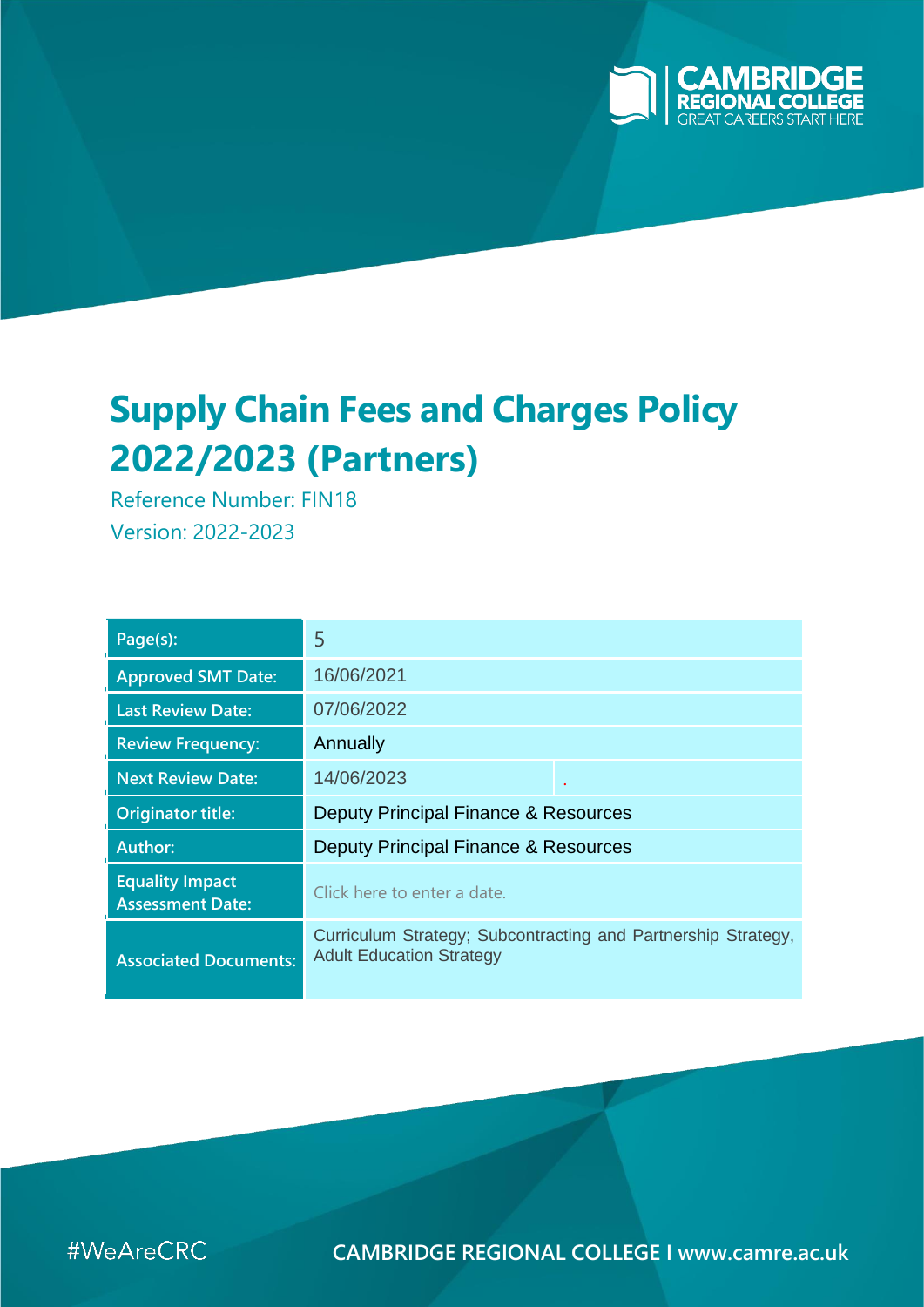## **Introduction**

The Chief Executive of the Education and Skills Funding Agency (ESFA) must make the best use of resources when securing provision of education and training; due to this an additional requirement has been added to the Funding Rules. The requirement is for all lead contractors to have a Supply Chain Fees and Charges Policy which is published on their websites. Additionally, there is also a requirement to publish data annually detailing the actual level of funding paid to each partner; this has to be completed within 30 days of the ILR closing. These changes will ensure the ESFA can monitor all fees and charges associated with sub-contracting to make sure enough funding is being allocated for providing high quality education and training.

# **Policy Statement**

Cambridge Regional College's (CRC) vision; *"To be outstanding in enabling students to excel and for serving employers and communities."* CRC has taken the strategic decision to only subcontract its provision to allow the college to broaden opportunities for all. CRC is dedicated to striving for excellence and widening its offer to meet the needs and requirements of both regional and national learners and employers, delivering to niche markets, utilising expertise, skills and specialism of others and overall offering high quality provision for all. CRC endeavours to work in partnership with all of its partners in the true sense of the word.

## **Improving the Quality of Teaching and Learning**

CRC is committed to working with all partners to ensure consistency in high quality provision; this will be achieved by providing support and guidance, working with partners to ensure observations of teaching, learning and assessment lead to quality improvement actions, bespoke and other training, partnership quality reviews, partnership meetings, Health and Safety checks, access to CRC resources and expertise, learner and employer feedback, learner and employer contribution into devising delivery programmes and involvement in annual self-assessment and development planning.

CRC aims to achieve as a minimum 5% above national average for both overall and timely success. CRC will expect all partners to be working to achieve the same results which will be monitored and final results will influence future contracting.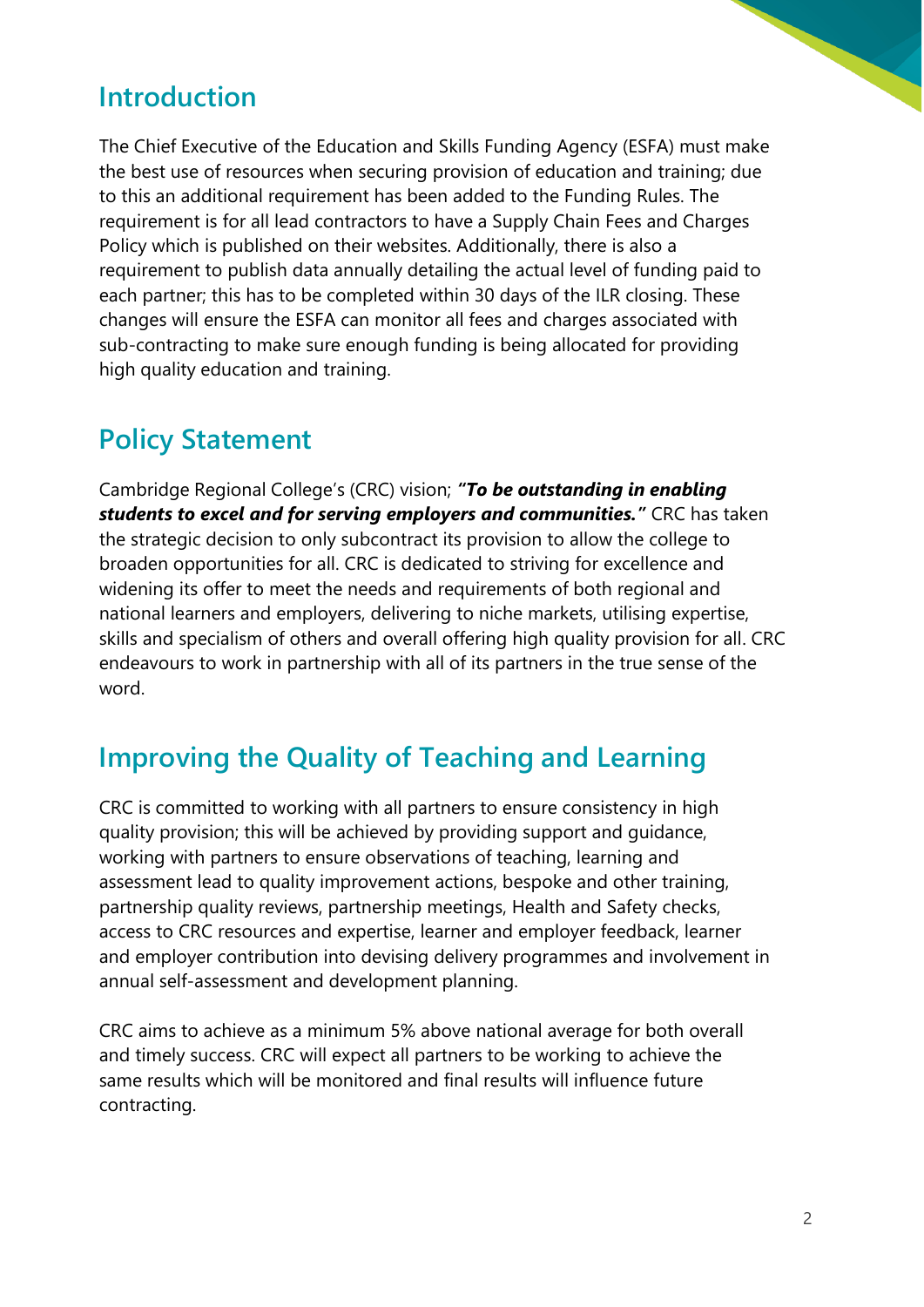

## **Management Fee**

CRC retains a management fee for all of its subcontracted provision, the standard fee is 20% and may differ subject to contract size, source of funding and risk of the individual partner. The fee is deducted from the ESFA national or CPCA funding rate for each qualification. The fees charged reflect the cost of the procurement process and the strategic and operational management of the contracts. The fees applied can vary, dependent on a number of risk factors but not limited to: experience of partner, proven track record, achievement rates (overall and timely), type of provision, Ofsted grade and audit performance (where relevant), references and risk rating as determined by the due diligence process.

Partners are highly valued by CRC and therefore are provided with significant support and guidance and access to College Systems, including:

- Dedicated Quality Manager
- Support and advice on funding rules and compliance
- Regular updates in changes within policy, funding, government priorities and other relevant/useful information
- Regular quality review meetings
- Health and safety check
- Access to College standardisation meetings to share good practice
- Access to specialists including, but not exclusively, Quality, Health, Safety and Welfare, Human Resources, Finance, Management Information, Teaching and Learning
- Meetings with College management as required
- Access to Cambridge Regional College paperwork
- Quality assurance checks including unannounced/announced visits, audits on paperwork, and observations of IAG, induction and teaching, learning and assessment
- Access to bespoke data reports
- Opportunities to work on new opportunities e.g. joint tendering on financial bids and joint delivery of qualifications
- Support in sourcing additional funding
- Opportunities to deliver joint events/training

# **Payment Terms**

CRC does not require partners to submit invoices. Payments are made on a monthly basis at the end of the following month in which the activity is successfully processed and uploaded to the ESFA.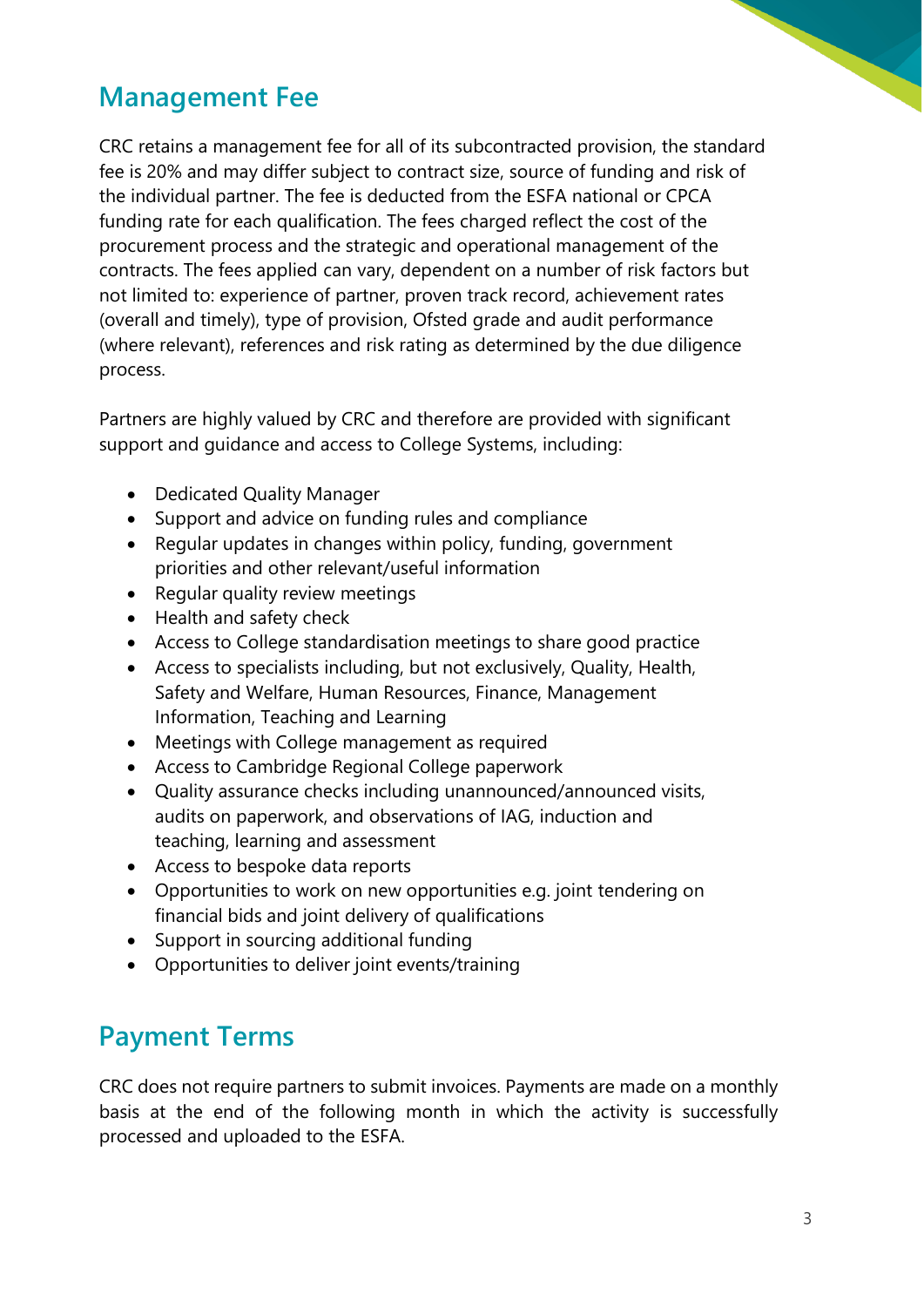CRC will calculate the monthly payment to the partner based on the level of income received from the ESFA or CPCA, the Participation Report being completed and returned by the required deadline in that month less the agreed management fee as stated in the call-off agreement for that year.

A payment schedule is submitted to each partner for approval prior to payment being released. Each partner will check the data and payment amounts and approve this prior to payment being processed.

Payments are made via BACs.

## **Policy Communication**

The policy is available online at [http://www.camre.ac.uk](http://www.camre.ac.uk/) and can be made available in hard copy as requested. The policy will be discussed as part of the planning and preparation for each year.

#### **Policy Review**

The policy will be reviewed annually and/or when significant changes in the Funding Rules occur.

# **Publishing Funding Data**

CRC will publish data detailing the actual level of funding paid to each partner annually and within 30 days of the ILR closing.

Mark Robertson Principal/Chief Executive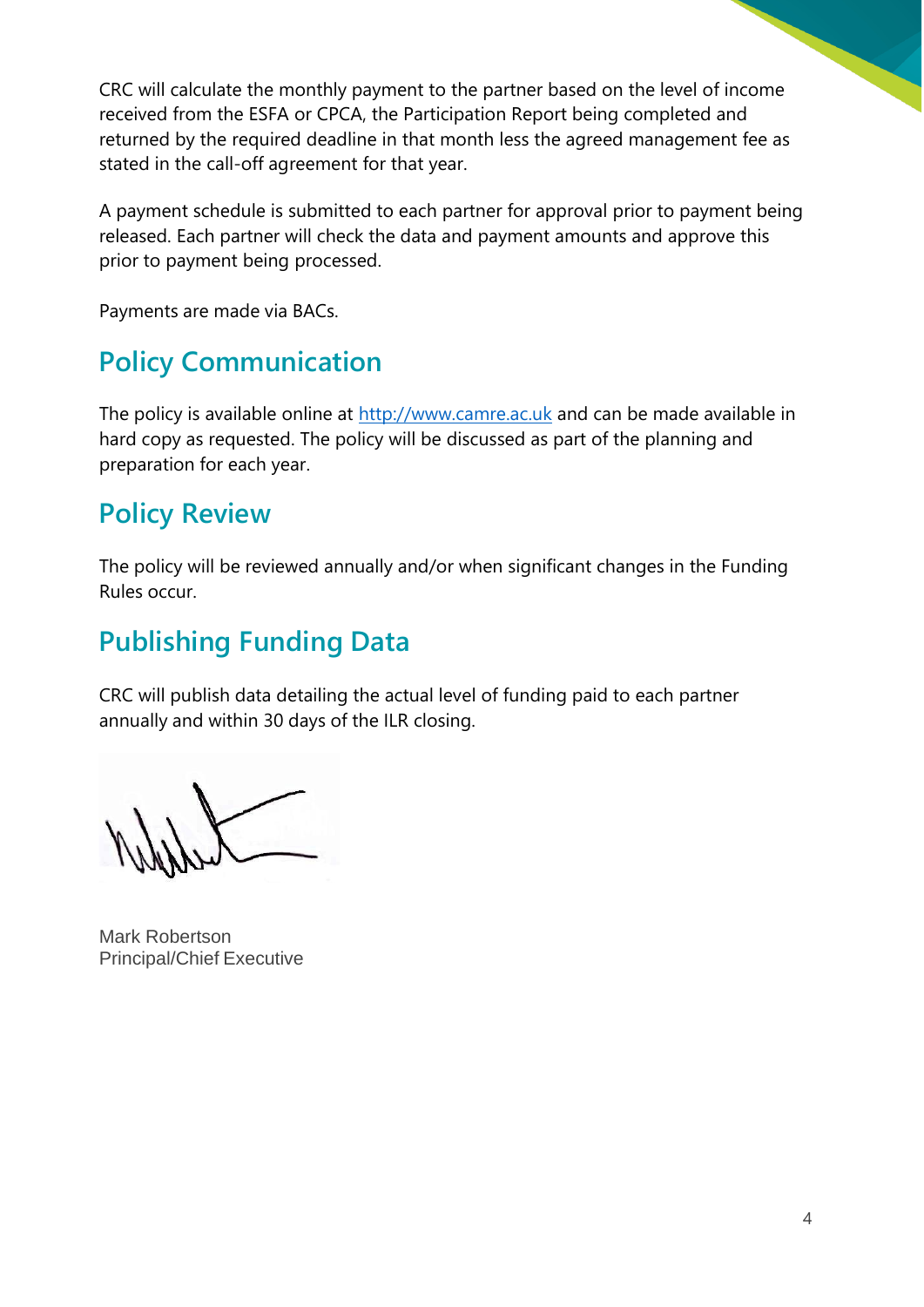#### **Document history**

| <b>Date</b> | <b>Issue</b><br>number | <b>Change/Comments</b>                                      | Date Approved | Approved by |
|-------------|------------------------|-------------------------------------------------------------|---------------|-------------|
| 15/06/2021  |                        | Updated to new<br>template                                  |               |             |
| 07/06/2022  |                        | Minor changes to<br>update and reduce<br>future maintenance |               |             |